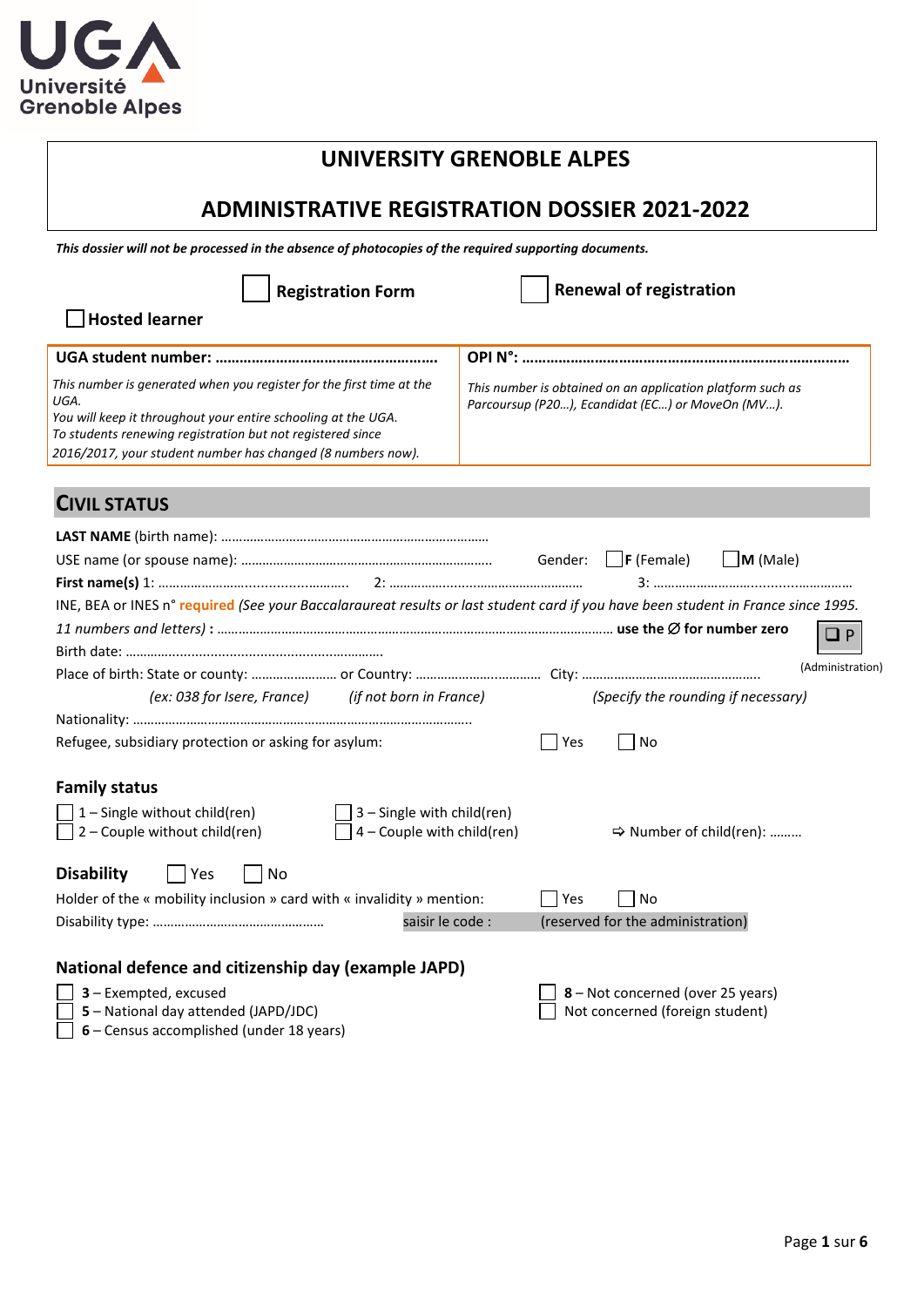

| <b>FIRST TIME REGISTRATION IN FRANCE</b>                                                                                                                                                                                                                                    |
|-----------------------------------------------------------------------------------------------------------------------------------------------------------------------------------------------------------------------------------------------------------------------------|
| Year of the first time registration in French higher education (University, CPGE, BTS, DUT):                                                                                                                                                                                |
| Baccalauréat or equivalent                                                                                                                                                                                                                                                  |
| French Baccalauréat or other equivalent title (obtained before 2021)<br>Honours: $\Box$ <b>P</b> – Passed $\Box$ <b>AB</b> – With distinction $\Box$ <b>B</b> – Honours $\Box$ <b>TB</b> – High honours<br>French Baccalauréat or other equivalent title (obtained in 2021) |
| $\Box$ <b>P</b> – Passed $\Box$ <b>AB</b> – With distinction $\Box$ <b>B</b> – Honours $\Box$ <b>TB</b> – High honours<br>Honours:                                                                                                                                          |

| DAEU                                                                        |  |
|-----------------------------------------------------------------------------|--|
| $\Box$ Foreign diploma accepted as equivalent to French Baccalauréat (0031) |  |
|                                                                             |  |

Year: …………………………………………….……………

# **ADDRESS**

# **Permanent address (CAPITAL LETTERS)**:

| Type of housing for the current year:                                                                               |                                                                                      |                                                |
|---------------------------------------------------------------------------------------------------------------------|--------------------------------------------------------------------------------------|------------------------------------------------|
| $\vert \vert$ 1 – University residence<br>$\Box$ 2 – Approved youth hostel<br>$\Box$ 3 – Social housing (HLM/CROUS) | $ $   4 – Parents home<br>$\Box$ 5 – Personal lodgings (excluding<br>students rooms) | $\vert$ 6 – Students rooms<br>$\Box$ 7 – Other |
| Address for 2021-2022 (CAPITAL LETTERS):                                                                            |                                                                                      |                                                |
|                                                                                                                     |                                                                                      |                                                |
| Zip code:                                                                                                           |                                                                                      |                                                |
|                                                                                                                     |                                                                                      |                                                |
|                                                                                                                     |                                                                                      |                                                |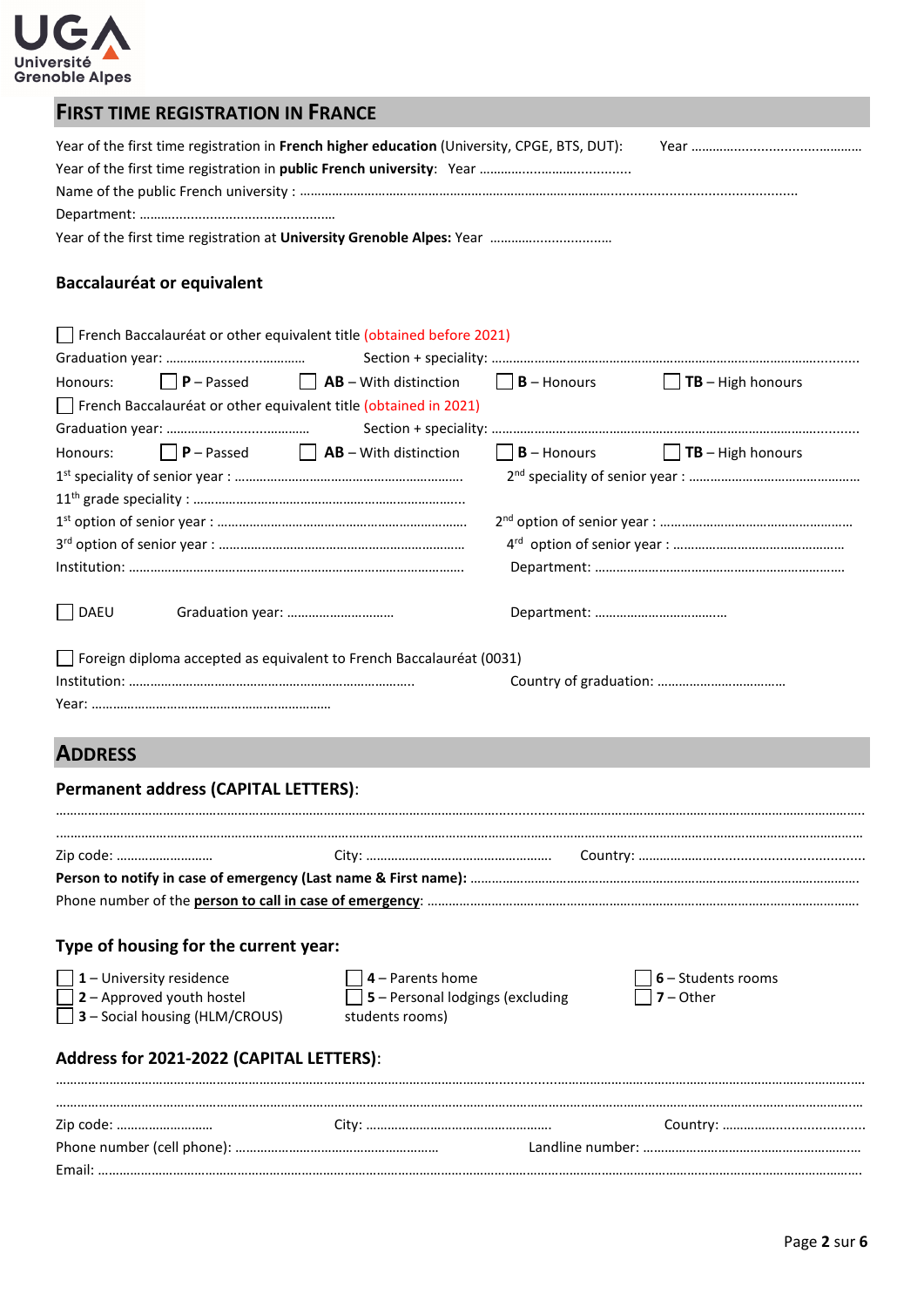

## **ANNUAL REGISTRATION**

|        |       | Have you got a 2 years or more studies interruption since your high school graduation or equivalent diploma? |         |       |
|--------|-------|--------------------------------------------------------------------------------------------------------------|---------|-------|
| l lYes | l INO | If Yes, specify the number of years: $-$                                                                     |         |       |
|        |       | Is your resumption of studies funded by a private or public organization?                                    | l l Yes | l INo |

| <b>RESERVED TO THE ADMINISTRATION</b>                                                                                                                                                                                                                                                                                                                                                                                                                                                                                                                                                                                                                                                                                                                                                                 |                                                                                                        |                                                  |                                                               |  |  |
|-------------------------------------------------------------------------------------------------------------------------------------------------------------------------------------------------------------------------------------------------------------------------------------------------------------------------------------------------------------------------------------------------------------------------------------------------------------------------------------------------------------------------------------------------------------------------------------------------------------------------------------------------------------------------------------------------------------------------------------------------------------------------------------------------------|--------------------------------------------------------------------------------------------------------|--------------------------------------------------|---------------------------------------------------------------|--|--|
|                                                                                                                                                                                                                                                                                                                                                                                                                                                                                                                                                                                                                                                                                                                                                                                                       | <b>REGIME</b>                                                                                          |                                                  |                                                               |  |  |
| $\Box$ 1 – Formation Initiale<br>$\square$ 2 – Formation Continue financée par un organisme public ou privé<br>$\square$ 3 – Reprise d'Etudes non financée par un organisme<br>$\Box$ 4 – Formation en apprentissage<br>$\square$ 5 – Contrat de professionnalisation                                                                                                                                                                                                                                                                                                                                                                                                                                                                                                                                 |                                                                                                        |                                                  |                                                               |  |  |
|                                                                                                                                                                                                                                                                                                                                                                                                                                                                                                                                                                                                                                                                                                                                                                                                       | <b>STATUT</b>                                                                                          |                                                  |                                                               |  |  |
| $\Box$ 01 - Etudiant<br>$\Box$ 02 - Auditeur libre<br>$\Box$ 03 – Stagiaire formation continue                                                                                                                                                                                                                                                                                                                                                                                                                                                                                                                                                                                                                                                                                                        | $\Box$ 05 - Etudiant apprenti<br>$\Box$ 06 - Apprenant hébergé<br>$\square$ 08 - Contrat Professionnel | $\Box$ CU – Certificat d'Université              | $\Box$ 04 - 1 <sup>ère</sup> année de Capacité de Droit (EAD) |  |  |
| Socio-professional category:                                                                                                                                                                                                                                                                                                                                                                                                                                                                                                                                                                                                                                                                                                                                                                          |                                                                                                        |                                                  |                                                               |  |  |
| Of the student:                                                                                                                                                                                                                                                                                                                                                                                                                                                                                                                                                                                                                                                                                                                                                                                       |                                                                                                        |                                                  |                                                               |  |  |
| Do you have a professional activity or are you seeking for employment:                                                                                                                                                                                                                                                                                                                                                                                                                                                                                                                                                                                                                                                                                                                                |                                                                                                        | Yes                                              | No.<br>Code:                                                  |  |  |
| <b>Activity</b><br>00 - Other activities<br>K - Civil servant or military (Intern professor at INSPE)<br>L - EAP employment as future professor<br>I-Intern in medical studies<br><b>Work time</b><br>$\Box$ A – Full time covering university year ( $\geq$ univ. year) including apprenticeship and professional contracts<br>B - Part time +150h/trimester ( $\ge$ univ. year)<br>C - Part time -150h/trimester (≥ univ. year)<br>D - Part time -150h/trimester (< univ. year)<br>$E -$ Job seeker<br>G - Full time - funding dedicated to the thesis (doctoral contracts)<br>H - Part time - funding dedicated to the thesis (doctoral contracts)<br>Socio-professional category of the 1st parent or legal responsible :<br>Socio-professional category of the 2nd parent or legal responsible : | with allocation                                                                                        | without allocation<br>Code:<br>Code:             |                                                               |  |  |
| <b>SPORTS</b>                                                                                                                                                                                                                                                                                                                                                                                                                                                                                                                                                                                                                                                                                                                                                                                         |                                                                                                        |                                                  |                                                               |  |  |
| Are you high level student athlete:<br>Financial support (scholarship, allowance, PARE, etc.):                                                                                                                                                                                                                                                                                                                                                                                                                                                                                                                                                                                                                                                                                                        |                                                                                                        | Yes, specify the code:<br>Yes, specify the code: | No<br>No                                                      |  |  |
| <b>CVEC</b>                                                                                                                                                                                                                                                                                                                                                                                                                                                                                                                                                                                                                                                                                                                                                                                           |                                                                                                        |                                                  |                                                               |  |  |
| You are subject (exempt or not):                                                                                                                                                                                                                                                                                                                                                                                                                                                                                                                                                                                                                                                                                                                                                                      |                                                                                                        |                                                  |                                                               |  |  |

You are not subject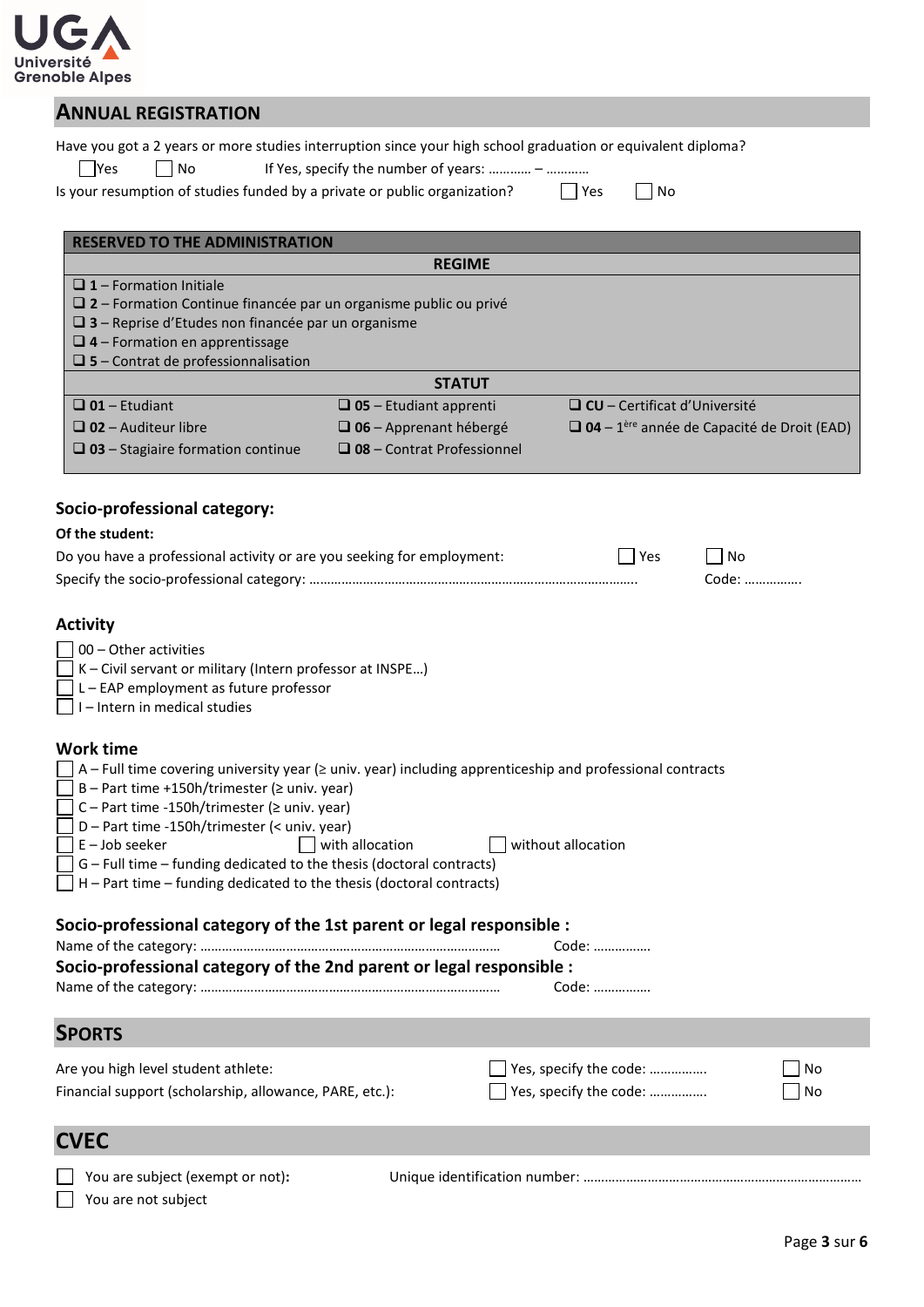

### **YOU ARE PARTICIPATING IN INTERNATIONAL EXCHANGE**

| You are going in another country<br>(E) | Program                                                                                             | You are coming from another country<br>(A) |
|-----------------------------------------|-----------------------------------------------------------------------------------------------------|--------------------------------------------|
|                                         | ERASMUS<br>Other programs and bilateral agreements<br>Other programs and multilateral<br>agreements |                                            |

Foreign establishment (Home or Host institution): ……………………………………………………………………………………………………………………... Country: ………………………………………………………………………………………………………………………………………………………………….……………………

#### **LAST INSTITUTION ATTENDED**

#### **Type of institution:**

| . , pc o.               |                                                           |  |
|-------------------------|-----------------------------------------------------------|--|
| $\Box$ LY – High school | $\Box$ 01 – S.T.S. (BTS)                                  |  |
| $\Box$ 16 – University  | $\Box$ 02 – C.P.G.E. (preparatory class for high schools) |  |
|                         |                                                           |  |
|                         |                                                           |  |
|                         |                                                           |  |
|                         |                                                           |  |

# **LAST YEAR SITUATION**

| Schooled in 2020/2021                                                    |  |
|--------------------------------------------------------------------------|--|
| $\Box$ Non schooled in 2020/2021 but already entered in higher education |  |
| $\Box$ Non schooled in 2020/2021 and never entered in higher education   |  |

# **Last diploma obtained**

NO

| Baccalaureate (high school<br>diploma)<br>$\Box$ Higher education foreign diploma | 002 - DAEU<br>Other French diploma<br>Foreign high school diploma |             | Any higher education diploma |
|-----------------------------------------------------------------------------------|-------------------------------------------------------------------|-------------|------------------------------|
|                                                                                   |                                                                   | Department: |                              |

# **OTHER INSTITUTION FREQUENTED FOR THE CURRENT YEAR**

| (Supporting documents required)                                                   |               |
|-----------------------------------------------------------------------------------|---------------|
| You are already registered in another establishment for 2021-2022?                | l Yes<br>l No |
|                                                                                   |               |
| $\Box$ Yes (in parallel) $\Box$ No (change)<br>Do you maintain this registration? |               |
|                                                                                   |               |
| <b>REGISTRATIONS REQUIRED AT UGA IN 2021-2022</b>                                 |               |

|                                                                                            | <b>RESERVED TO THE ADMINISTRATION</b> |
|--------------------------------------------------------------------------------------------|---------------------------------------|
|                                                                                            | Codes inscription                     |
| For the LEA, LLCER, professional commercial license, specify specialised language(s):      |                                       |
|                                                                                            | <b>VET</b><br>111111                  |
| For students attending the Polytechnic institute, are you coming from a preparatory class? | Etape 2<br>1111111                    |
| $\Box$ YES                                                                                 | 1111111<br><b>VET</b>                 |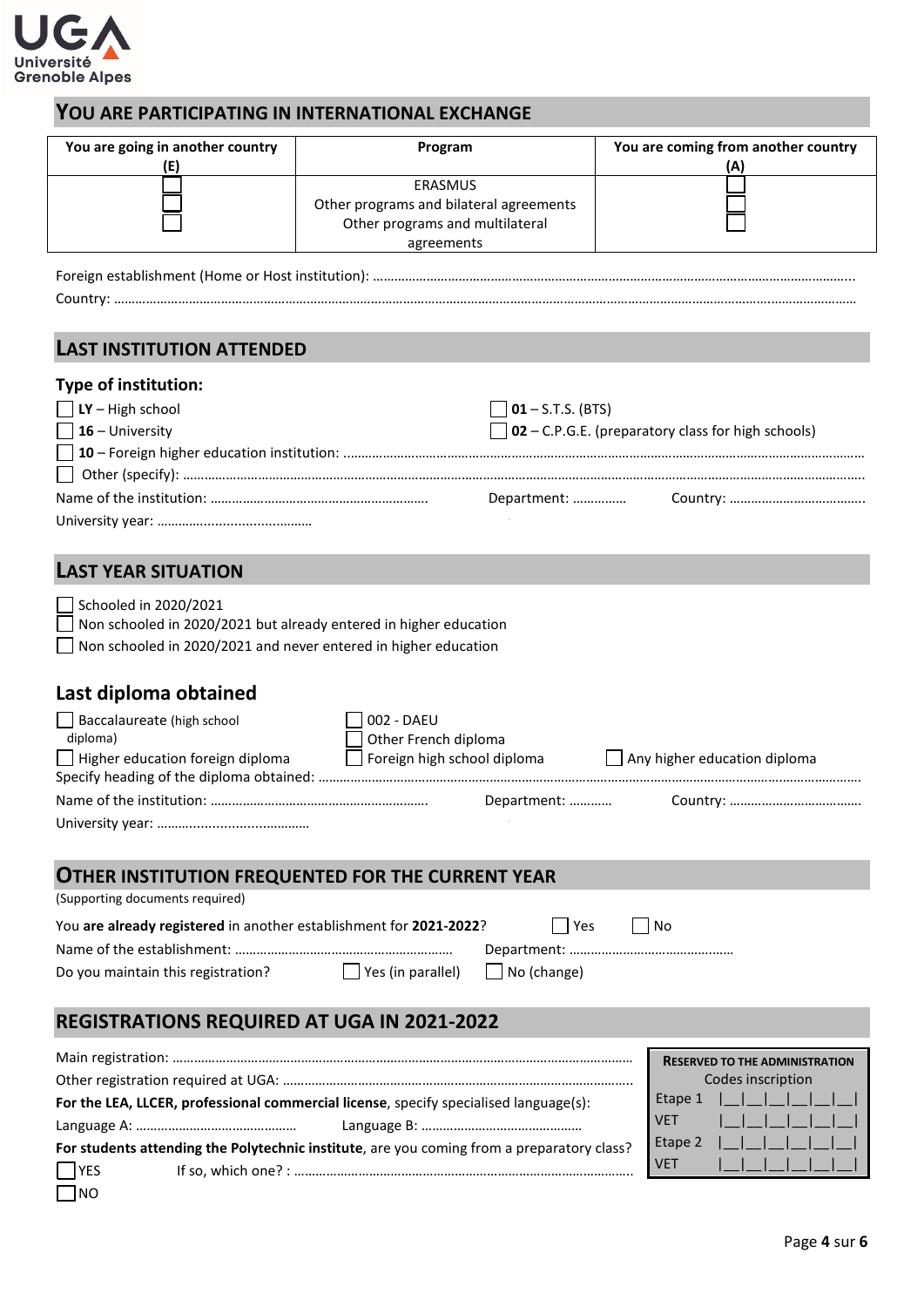

| You have a scholarship for this diploma: $\Box$ Yes (supporting documents required) |  | $\Box$ No |
|-------------------------------------------------------------------------------------|--|-----------|
|-------------------------------------------------------------------------------------|--|-----------|

#### **Type of scholarship**

| $\Box$ 01 – From the French government                                                          | $\Box$ 02 – Based on social criteria | $\Box$ 06 – From the ministry of health (midwife) |
|-------------------------------------------------------------------------------------------------|--------------------------------------|---------------------------------------------------|
| For the <b>IDEX scholarship holders</b> , please report to the <i>Social Situations</i> sidebar |                                      |                                                   |

Are you on a hyphenation contract (if your hyphenation request has been accepted)?  $\Box$  Yes  $\Box$  No

| Voc |  | INc |
|-----|--|-----|
|-----|--|-----|

| <b>RESERVED TO THE ADMINISTRATION</b>                                                                                                                                                                                                                                                                   |                                                                                                                                                                                                                                                                                                                                                                        |                                                                                                                                                                                                                                      |  |  |
|---------------------------------------------------------------------------------------------------------------------------------------------------------------------------------------------------------------------------------------------------------------------------------------------------------|------------------------------------------------------------------------------------------------------------------------------------------------------------------------------------------------------------------------------------------------------------------------------------------------------------------------------------------------------------------------|--------------------------------------------------------------------------------------------------------------------------------------------------------------------------------------------------------------------------------------|--|--|
| <b>PROFILS</b><br>$\Box$ NO – Normal<br>$\Box$ AH - Apprenant hébergé<br>$\Box$ AP – Apprentissage<br>$\Box$ EH – Auditeur libre<br>$\Box$ PR – Contrat professionnel<br>$\Box$ CV – Convention                                                                                                         | <b>CURSUS AMENAGES</b><br>$\Box$ 3 – C. aménagé - cycle d'études aménagé<br>$\Box$ 7 – C. aménagé - situation de handicap<br>$\Box$ 1 – C. aménagé - sportif / artiste haut niveau<br>$\Box$ 8 – Césure au semestre<br>$\Box$ 2 – Césure à l'année<br>$\Box$ 6 – Licence 3 ans compl. parallèles (LOI ORE)                                                             | <b>SITUATIONS SOCIALES</b><br>$\Box$ NO – Normal<br>$\Box$ <b>BO</b> – Boursier Crous/Boursier<br>du gouvernement français<br>$\Box$ BS - Boursier Santé<br>$\Box$ <b>BI</b> – Boursier IDEX<br>$\Box$ BE – Boursier INP, Archi, IEP |  |  |
| $\Box$ DB – Double inscrits IEP, Grenoble<br>INP, Ecole d'architecture<br>$\Box$ TL – Télé-enseignement<br>$\Box$ EX – Exo BU / GES (césure,<br>licence etc)<br>$\Box$ FC – Formation continue prise en<br>charge<br>$\Box$ PS – Professeur stagiaire INSPE<br>$\Box$ VA – Validation Acquis Expérience | $\Box$ 4 – Licence en avance (LOI ORE)<br>$\Box$ 5 – Licence allongée (LOI ORE) renseigné<br>auto<br><b>CONVENTIONS</b><br>$\Box$ 02 – CPGE<br>$\Box$ 01 - Institut catholique<br>TELE-ENSEIGNEMENT (profil TL ou FC)<br>$\Box$ 3 – Enseignement à distance depuis la France<br>$\Box$ 4 – Enseignement à distance depuis<br>l'étranger<br>ETUDIANT EXTRACOMMUNAUTAIRE | $\Box$ BH – Boursier hors EPE<br>$\Box$ HA – Carte mobilité Inclusion,<br>mention « invalidité »<br>$\Box$ RP – Refugié / protection<br>subsidiaire / demandeur d'asile<br>$\Box$ PN – Pupille de la nation                          |  |  |
|                                                                                                                                                                                                                                                                                                         | Q code                                                                                                                                                                                                                                                                                                                                                                 |                                                                                                                                                                                                                                      |  |  |

*Lorsqu'un profil ou une situation exonérante est sélectionné, vous devez obligatoirement récupérer le justificatif correspondant.*

#### **OPTIONAL FEES**

| CU course catalogue                                                                   | N° code :  CU 1 à CU 8 |
|---------------------------------------------------------------------------------------|------------------------|
| $\Box$ Language courses                                                               | N° code :  T1 à T10    |
| □ CLES (Languages Certificate of Higher Education)                                    | N° code :  T05 /T06    |
| Bachelor FFSU (without scholarship)                                                   | N° code :  FS1         |
| Request a duplicate of student card                                                   | N° code :  W01 à W03   |
| $\Box$ Hyphenation fees (Master, Engineer 3 <sup>rd</sup> Cycle (without scholarship) | N° code :  CE1 à CE3   |
|                                                                                       |                        |

### **CIVIL LIABILITY**

You have taken out a Civil Liability Insurance (at any time, during the year, you must be able to show supporting documents of this coverage): YES NO

#### **SOCIAL SECURITY**

Every student is covered by the general social security system.

For the foreign students, information is available on the UGA's website: [https://international.univ-grenoble](https://international.univ-grenoble-alpes.fr/fr/etudiant/sante/assurances/assurances-etudiant--579552.htm?RH=GUETRFR_ACTI)[alpes.fr/fr/etudiant/sante/assurances/assurances-etudiant--579552.htm?RH=GUETRFR\\_ACTI](https://international.univ-grenoble-alpes.fr/fr/etudiant/sante/assurances/assurances-etudiant--579552.htm?RH=GUETRFR_ACTI)